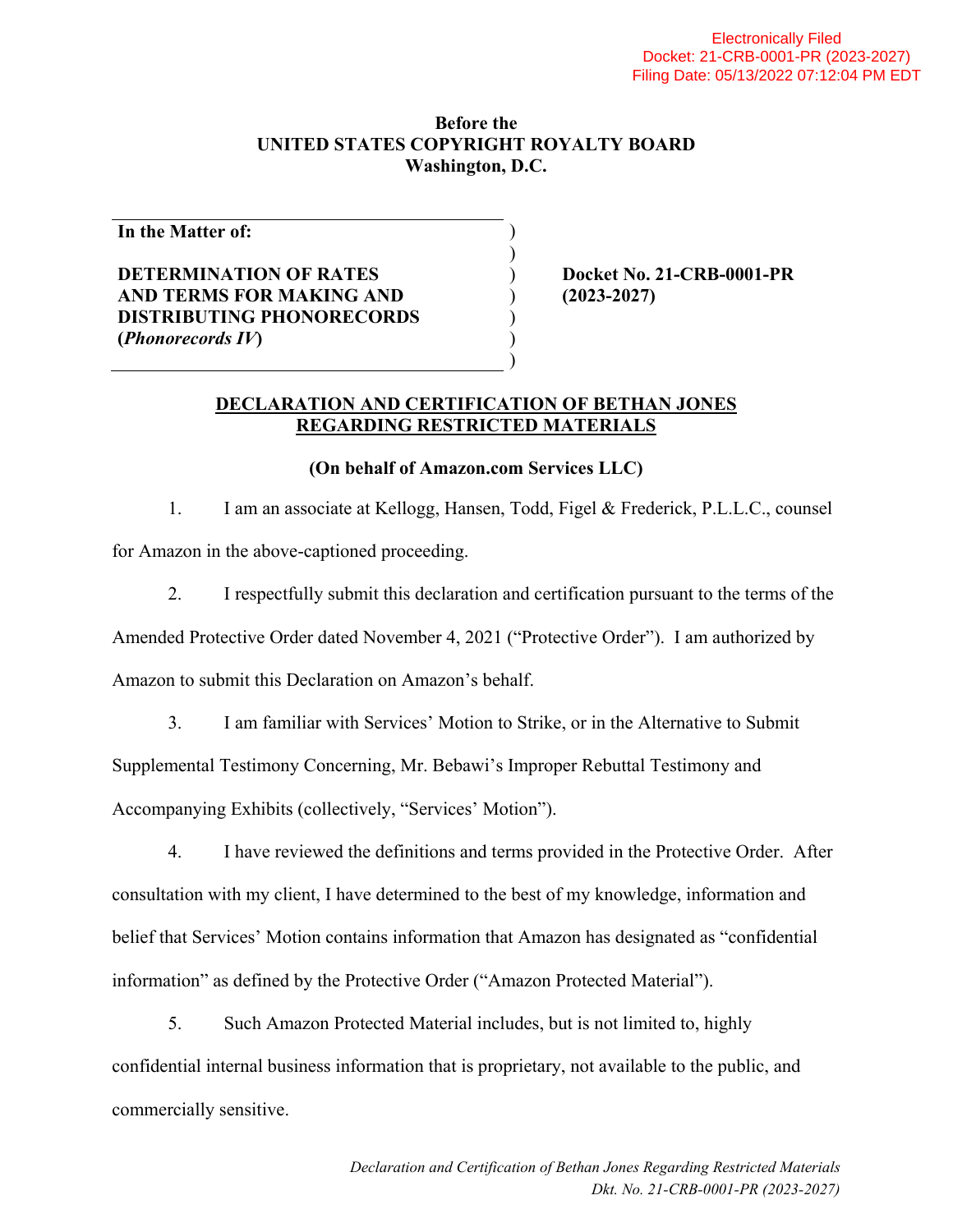6. If this highly confidential internal business information were to become public, it would place Amazon at a commercial and competitive disadvantage, unfairly advantage other parties to the detriment of Amazon, and jeopardize its business interests.

7. In addition to the Amazon Protected Material, Amazon is bound under the Protective Order to treat as "Restricted" information designated "Confidential Information" by other participants in the proceedings. Services' Motion contains information that the Copyright Owners and other services have designated as "Confidential Information." Amazon is treating that information as "Restricted" and redacting such information in accordance with the terms of the Protective Order. Amazon reserves all rights and arguments as to whether such information is, in fact, "Confidential Information."

Pursuant to 28 U.S.C. § 1746, I hereby declare under the penalty of perjury that, to the best of my knowledge, information and belief, the foregoing is true and correct.

Dated: May 13, 2022 Washington, D.C.

Bryones  $\overline{\phantom{a}}$ 

Bethan R. Jones (D.C. Bar No. 156261) 1615 M Street, N.W., Suite 400 Washington, D.C. 20036 Phone: (202) 326-7900 Fax: (202) 326-7999 bjones@kellogghansen.com

*Counsel for Amazon.com Services LLC*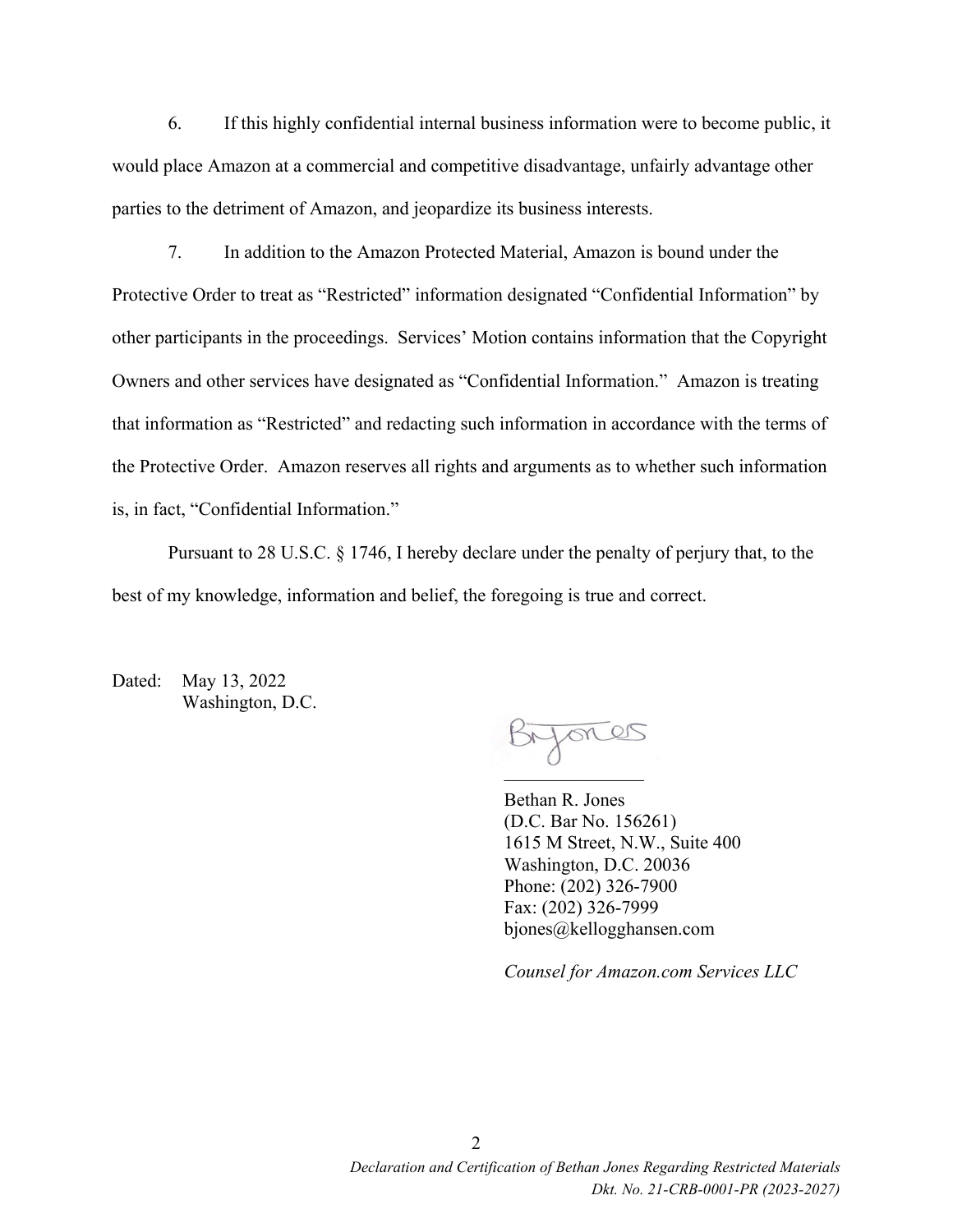# Proof of Delivery

 I hereby certify that on Friday, May 13, 2022, I provided a true and correct copy of the Declaration of Bethan Jones Regarding Restricted Materials to the following:

Zisk, Brian, represented by Brian Zisk, served via E-Service at brianzisk@gmail.com

 Powell, David, represented by David Powell, served via E-Service at davidpowell008@yahoo.com

 Joint Record Company Participants, represented by Susan Chertkof, served via E-Service at susan.chertkof@riaa.com

 Apple Inc., represented by Mary C Mazzello, served via E-Service at mary.mazzello@kirkland.com

 Pandora Media, LLC, represented by Benjamin E. Marks, served via E-Service at benjamin.marks@weil.com

 Johnson, George, represented by George D Johnson, served via E-Service at george@georgejohnson.com

 Warner Music Group Corp., represented by Steven R. Englund, served via E-Service at senglund@jenner.com

 Google LLC, represented by Gary R Greenstein, served via E-Service at ggreenstein@wsgr.com

 Copyright Owners, represented by Benjamin K Semel, served via E-Service at Bsemel@pryorcashman.com

 Sony Music Entertainment, represented by Steven R. Englund, served via E-Service at senglund@jenner.com

 Spotify USA Inc., represented by Joseph Wetzel, served via E-Service at joe.wetzel@lw.com

UMG Recordings, Inc., represented by Steven R. Englund, served via E-Service at